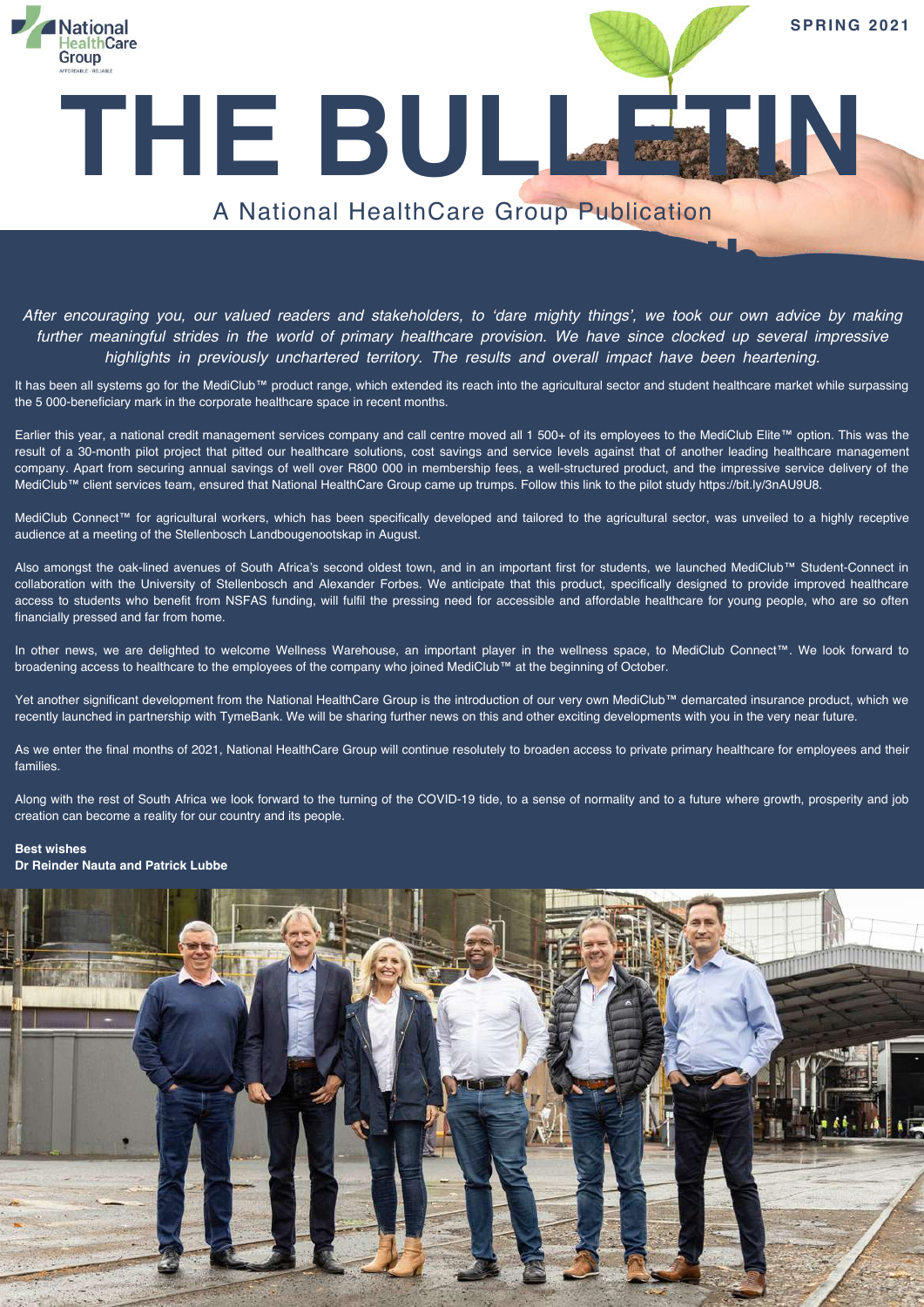## **Community-based initiative addresses primary healthcare for often-overlooked elderly**

*"The elderly and vulnerable in South Africa are heavily under-resourced when it comes to accessing the healthcare they need. This is particularly regrettable when one considers that simple primary healthcare interventions can go such a long way to avoiding unnecessary illness in those over 65, the age group most likely to develop chronic disease."* **Dr Reinder Nauta, Chairman of the National**

**HealthCare Group**

The impact of Covid-19 on the elderly has been harsh, affecting even those who previously were able to maintain healthy lifestyles. As it is, the elderly as a sector is not considered high on the list of funding priorities. Most of the Corporate Social Investment spend in SA is directed towards education, followed by healthcare, but not particularly for older generations who are usually faced with additional challenges around access.

To alleviate at least a portion of this burden, National HealthCare partnered with Cape Town-based Neighbourhood Old Age Homes (NOAH), an organisation that supports those who all their lives have contributed to society and who now need help in accessing the care they deserve. Restoring dignity and respect is core to what NOAH does for social pensioners to ensure that their basic needs of housing, food and healthcare are met through socio-economic support.

National HealthCare Group made a donation to NOAH to help ensure that elderly individuals receive the quality primary healthcare services they need. A portion of the donation is towards quality healthcare for the patients at the NOAH Clinic Site B, Khayelitsha, while the second part is for the NOAH Woodstock Clinic to ensure that chronic and acute conditions are well-managed, treatment adherence is achievable, and protection against Covid-19 is provided.

More than 600 social pensioners will benefit from this donation, which will assist NOAH in continuing to provide quality healthcare for the elderly, who deserve to live with dignity in their golden years. The most prominent conditions being treated at the organisation's two primary healthcare clinics are diabetes, hypertension, high cholesterol, and arthritis.

So much unnecessary discomfort and financial strain can be avoided if medical conditions are addressed early on with primary healthcare. This is an area of healthcare where greater access is imperative if we as a nation are ever to address the needs of the millions of individuals that make up our communities and workforces.

The National HealthCare Group is committed to providing ongoing assistance at primary healthcare level for communities and organisations such as this, as well as funding services for quality healthcare access on a wider scale in the country's employer market.



## **Enablemed partners with Marie Stopes**

Enablemed has recently partnered with Marie Stopes South Africa to bring quality, personalised care to medical scheme members on *Makoti Comprehensive and Malcor D.*

With Marie Stopes, South Africa's largest nonprofit provider of sexual and reproductive healthcare services, joining our network of healthcare providers, it is the aim of Enablemed to provide much needed support at a time when patients are experiencing considerable emotional difficulties.

> *It is the aim of Enablemed to provide much-needed support at a time when patients are experiencing considerable emotional difficulties.*



Marie Stopes South Africa is well-known in the medical community for their expert and specialised knowledge in the field of sexual and reproductive health. As a member of a 37-country strong International Global Partnership, Marie Stopes has access to the latest innovations and international expertise in this field. Their accredited team of medical professionals follow the highest safety protocols, in line with guidelines set out by the World Health Organization.

Through the nine Marie Stopes clinics around South Africa, which are in the Western Cape, Eastern Cape, KwaZulu-Natal, Gauteng, North West Province, and the Free State, clients can access safe abortion care, HIV and STI testing and treatment, women's wellness services including pap smears, contraception including contraceptive pills, IUDs, injections, and implants, as well as emergency contraception, when needed.

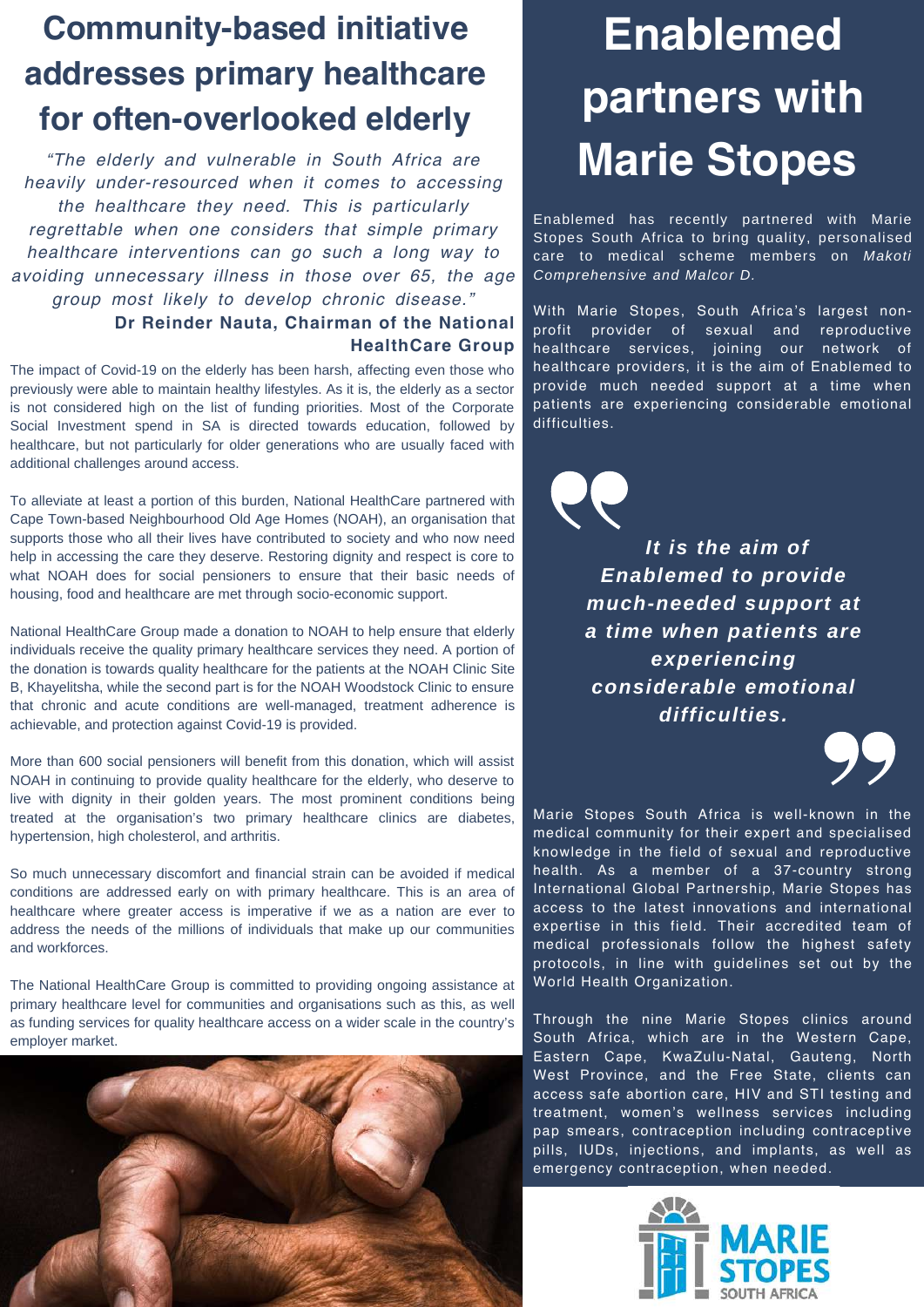**SPRING 2 0 2 1**

# **Quality healthcare, an excellent, highly affordable incentive for employees**

*For many Capetonians the orange and white trucks of Ciolli Readymix, suppliers of concrete to the construction industry, are a familiar sight in and around the Cape. What is not visible is the ongoing attention to the drivers' health, which is essential for their safety and that of others on the road.*

The company, which has been operational since October 2008 and has a fleet of approximately 50 large trucks sees their truck-drivers as the lifeblood of Ciolli Readymix. They know only too well that driving a heavyduty vehicle can be stressful and requires so much more than high levels of driving skills. This means that drivers must always be in top form.

Numerous studies have found that truck drivers work under taxing physical conditions putting them at increased risk of chronic and other lifestyle-related illnesses such as diabetes and hypertension. Given that the average cement mixer typically weighs between 11.8 and 31.8 tonnes, has a high centre of gravity and an uneven weight distribution, driving a ready mixer is not for the fainthearted.

According to Stephen Ciolli, managing director of Ciolli Readymix the company takes the health and general wellbeing of all staff members, extremely seriously and it is therefore important that they have easy access to proper healthcare services.

The company joined National HealthCare Group's MediClub™ Premier in March 2018, and there are at present 94 staff, with an average age of 41, on the product. He says that between April 2020 and April 2021, the total administration and claims cost was R77 000 and that when measuring the improvements in productivity, safety and overall performance of the past three years, the cost involved has been negligible.

Since signing up for the product, staff who are ill are properly diagnosed and treated for health conditions and they are content in the knowledge that they are being cared for.

Dr Reinder Nauta, executive chairman of the National HealthCare Group believes that good healthcare is an important incentive that businesses can offer their employees – particularly in difficult times. He says it has been demonstrated time after time that the benefits of healthcare provision will always outweigh the cost.

He adds that after more than three years on MediClub™ Premier the advantages of access to affordable healthcare have multiplied for Ciolli Readymix.

"When looking at a cost per member of less than R70 per month, over a period of twelve months, the message really hits home that this is a very small price to pay for something that is making a tangible and lasting difference to the workforce and ultimately to the bottom line of the business on a daily basis," he says.

#### **How does it work?**

MediClub™ Premier is based on a medical reimbursement account model, which is underpinned by a low monthly administration fee and the provision of an initial float to cover the cost of medical claims, which not only makes it totally different but also a great deal more affordable than anything that is currently available in the market. Once the float is in place the client only settles the value of the monthly claims.

#### **What does it offer?**

The full spectrum of healthcare benefits including day-today primary care services, screening and management of chronic diseases, diagnostics such as X-rays and blood tests as well as maternity and HIV benefits are provided as part of the MediClub™ Premier service offering. In addition, an annual flu vaccination, wellness management as well as a 24-hour Employee Assistance Programme are available to employees.

#### **How much does it cost?**

Because of the carefully structured allowance model, the monthly cost of healthcare per employee for Ciolli Readymix comes in at R170 less than that of our closest competitor. In other words, our client is benefiting from savings of 70.84%. One of the reasons for this saving is that Ciolli Readymix has built up a surplus over the past three years, which means that their fees have not been increased for two years in a row. Given the financial hardships faced by so many businesses in our country during the past 16 months, this could not have come at a better time.

When comparing the total cost of administration fees and claims of R77 190 for the twelve month-period under review against the annual competitor average of R264 720, a saving of R187 530 was achieved for Ciolli Readymix.

#### **What additional benefits are there?**

Clients and employees also benefit from National HealthCare Group's innovative mobile communications and chat commerce technology, which delivers healthcare to the palm of the hand of the member, using a mobile phone and a series of WhatsApp prompts to pinpoint potential healthcare issues, was another important and popular differentiator.

In addition, members have access to a well-established provider network of approximately 12 000 healthcare practitioners, which offers a national footprint including contracted doctors, pharmacies, radiologists, and pathologists.